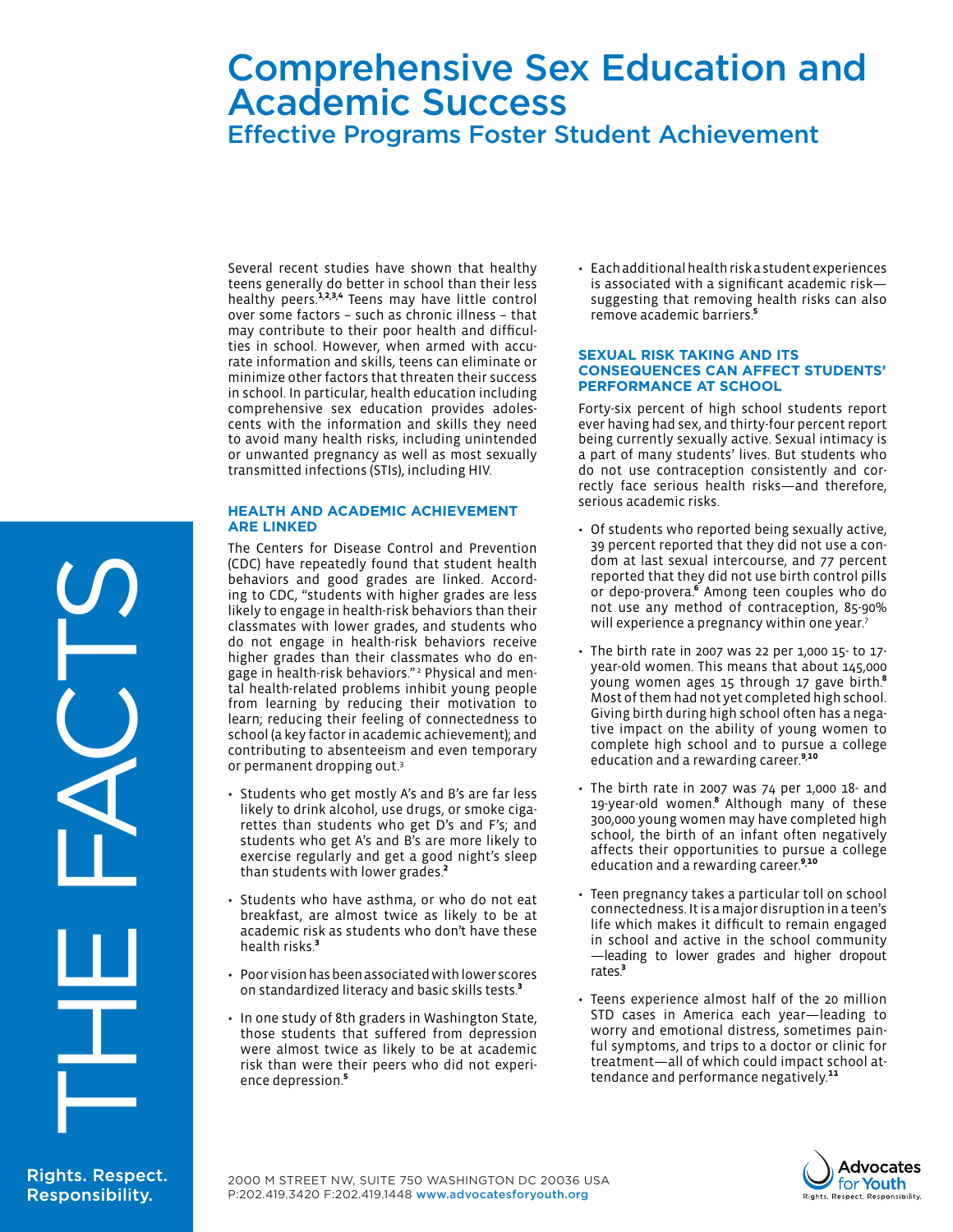While health disparities are multi-faceted and embedded in our society, schools cannot improve academic achievement until they begin to address these disparities and help assist youth to succeed in school.

## **Health Disparities Are Interrelated And Have A Devastating Effect On Academic Performance**

It is well known that students with lower socioeconomic status as a whole have lower academic performance. Research has found that poor health may be a major cause for this outcome.

- The United States' lowest performing schools are also the ones worst affected by all health disparities, including teen pregnancy.<sup>3</sup>
- African American and Latina teens are almost three times as likely to live in poverty as young white women and are also almost three times as likely to experience pregnancy as young white woman.12, 13 Teen pregnancy is part of the "cycle of poverty" in which very young mothers stay poor, and their children go on to experience teen pregnancy, poverty, and lower academic outcomes.<sup>3</sup>
- While health disparities are multi-faceted and embedded in our society, schools cannot improve academic achievement until they begin to address these disparities and help assist youth to succeed in school.<sup>3</sup>

## **Health Programs, Including Health Education, Can Help Reduce Health Disparities and Assist Youth to Succeed in School**

Studies have repeatedly found that health programs in school help young people succeed. The most effective strategy is a strategic and coordinated approach to health that includes family and community involvement, school health services, a healthy school environment, and health education.<sup>3,5,14</sup>

• Health education helps reinforce positive behaviors and assists students to avoid negative ones. For instance, education programs have been proven to help young people increase their physical activity and reduce or eliminate tobacco use.<sup>5,14</sup>

- • Students who participate in health programs with proven-effective curricula increase their health knowledge and decrease risky behaviors related to the program.<sup>14</sup> For instance, programs for asthmatic children that included a health education component were linked with improved academic outcomes among these children. One program for youth at risk for drug use, aggressive behavior, and suicide helped these young people decrease drinking and drug use and improve their grades, reducing the disparity between these students and nonprogram students.
- An extensive review of school health initiatives found that programs that included health education had a positive effect on academic outcomes, including reading and math scores.5

### **Comprehensive Sex Education Protects Student Health**

Evaluations of comprehensive sex education programs show that these programs can help youth delay onset of sexual activity, reduce the frequency of sexual activity, reduce the number of sexual partners, and increase condom and contraceptive use.<sup>17,18,19</sup>

The evidence shows youth who receive comprehensive sex education are NOT more likely to become sexually active, increase sexual activity, or experience negative sexual health outcomes. Effective programs exist for youth from a variety of racial, cultural, and socioeconomic backgrounds.17,18,19

Researchers studied the National Survey of Family Growth to determine the impact of sexuality education on youth sexual risk-taking for young people ages 15-19, and found that teens who received comprehensive sex education were 50 percent less likely to experience pregnancy than those who received abstinence-only education.20

Conversely, abstinence-only programs have not been proven effective at lowering teen pregnancy or STI rates, increasing young people's knowledge, or even helping them remain abstinent. A congressionally mandated study of four popular abstinence-only programs by the Mathematica found that they were entirely ineffective. Students who participated in the programs were no more likely to abstain from sex than other students and no better protected from teen pregnancy, STIs, and  $HIV.<sup>21</sup>$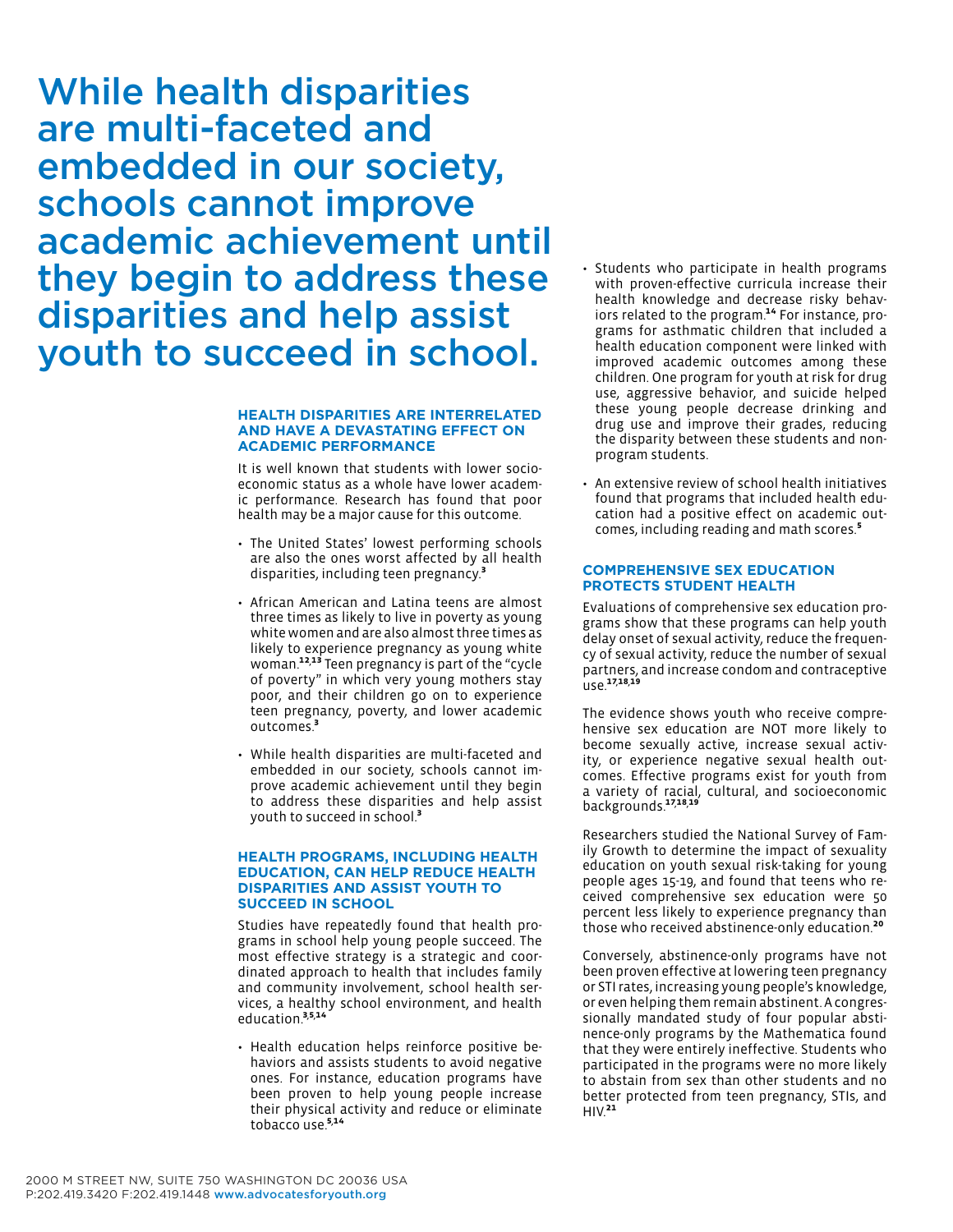#### **Providing Comprehensive Sex Education Helps Students Achieve Academic Success**

Schools have a vested interest in keeping students healthy: by doing so, they help students get higher grades and attain their academic goals. Students who are involved in pregnancy or experience STIs or HIV face major obstacles to academic success, but schools have the opportunity to help students avoid these barriers to success. Comprehensive sex education helps students protect their sexual health and avoid these negative outcomes. By providing comprehensive sex education programs, schools support student health and foster their academic achievement.

Written by Emily Bridges, MLS, and Sue Alford, MLS

Advocates for Youth © August 2010

#### **References**

1. CDC. Sexual Risk Behaviors and Academic Achievement. Atlanta, GA: CDC, (2010); http://www.cdc.gov/HealthyYouth/ health\_and\_academics/pdf/sexual\_risk\_behaviors.pdf; last accessed 5/23/2010.

2. CDC. Health-Risk Behaviors and Academic Achievement; Atlanta, GA: CDC, (2010); http://www.cdc.gov/HealthyYouth/ health\_and\_academics/pdf/health\_risk\_behaviors.pdf; last accessed 5/23/2010.

3. Basch CE. Healthier Students Are Better Learners: a Missing Link in School Reforms to Close the Achievement Gap. [Equity Matters; Research Review #6]. NY: Teachers College of Columbia University, 2010.

4. CDC. School Connectedness: Strategies for Increasing Protective Factors among Youth. Atlanta, GA: Author, 2009; http://www.cdc.gov/HealthyYouth/AdolescentHealth/connectedness.htm; last accessed 5/23/2010.

5. Dilley J. Research Review: School-Based Health Interventions and Academic Achievement. Washington State Board of Health, 2009. http://here.doh.wa.gov/materials/researchreview-school-based-health-interventions-and-academicachievement/12\_HealthAcademic\_E09L.pdf

6. Eaton JK, Kann L, Kinchen S et al. Youth Risk Behavior Surveillance, United States, 2007. Morbidity & Mortality Weekly Report 2008; 57; SS-4: 1-150;

7. Hatcher RA et al. Contraceptive Technology. 19th rev. edition. New York, NY: Ardent Media, 2008.

8. Hamilton BE, Martin JA, Ventura SJ. Births: preliminary data for 2007. National Vital Statistics Reports 2009; 57 (12):1-22; http://www.cdc.gov/nchs/data/nvsr/nvsr57/nvsr57\_12.pdf; last accessed 5/23/2010.

9. CDC. Adolescent Reproductive Health: about Teen Pregnancy: Preventing Teen Pregnancy, an Update in 2009; http://www.cdc.gov/reproductivehealth/AdolescentRepro-Health/AboutTP.htm; last accessed 5/23/2010.

10. Hoffman SD. Kids Having Kids: Economic Costs and Social Consequences of Teen Pregnancy. Washington, DC: Urban Institute Press, 2008.

11. CDC. STD Surveillance, 2008 Atlanta, GA: Author, 2009

12. Costello, Keeler, & Angold, 2001; National Center for Education Statistics, 2007

13. Kost, K., Henshaw, S., & Carlin, L. (2010). U.S. Teenage Pregnancies, Births and Abortions: National and State Trends and Trends by Race and Ethnicity. Retrieved January 2010, from .http://www.guttmacher.org/pubs/USTPtrends.pdf

14. Society of State Directors of Health, Physical Education and Recreation. Making the connection: Health and student achievement.\* [ppt 5.2MB].

15. Murray NG, Low BJ, Hollis C, Cross AW, Davis SM. Coordinated school health programs and academic achievement: A systematic review of the literature. Journal of School Health 2007;77(9):589–600.

16. Dilley J. Research Review: School-Based Health Interventions and Academic Achievement. Washington State Board of Health, 2009. http://here.doh.wa.gov/materials/researchreview-school-based-health-interventions-and-academicachievement/12\_HealthAcademic\_E09L.pdf

17. Alford S, Bridges E, Gonzalez T, et al. Science and Success: Sex Education and Other Programs that Work to Prevent Teen Pregnancy, HIV & Sexually Transmitted Infections. 2nd ed. Washington, DC: Advocates for Youth, 2008; http://www. advocatesforyouth.org/storage/advfy/documents/sciencesuccess.pdf; last accessed 5/23/2010.

18. Kirby D. Emerging Answers 2007: Research Findings on Programs to Reduce Teen Pregnancy and Sexually Transmitted Diseases. Washington, DC: National Campaign to Prevent Teen & Unplanned Pregnancy, 2007; http://www. thenationalcampaign.org/EA2007/EA2007\_full.pdf; last accessed 5/23/2007.

19. Advocates for Youth. Comprehensive Sex Education: Research and Results [The Facts] 2009; http://www.advocatesforyouth.org/storage/advfy/documents/fscse.pdf; last accessed 5/23/2010.

20. Kohler et al. "Abstinence-only and Comprehensive Sex Education and the Initiation of Sexual Activity and Teen Pregnancy." Journal of Adolescent Health, 42(4): 344-351.

21. Trenholm et al. Impacts of Four Title V, Section 510 Abstinence Education Programs. Princeton: Mathematica Policy Research, 2007. Accessed from http://www.mathematicampr.com/publications/PDFs/impactabstinence.pdf on July 15, 2009.